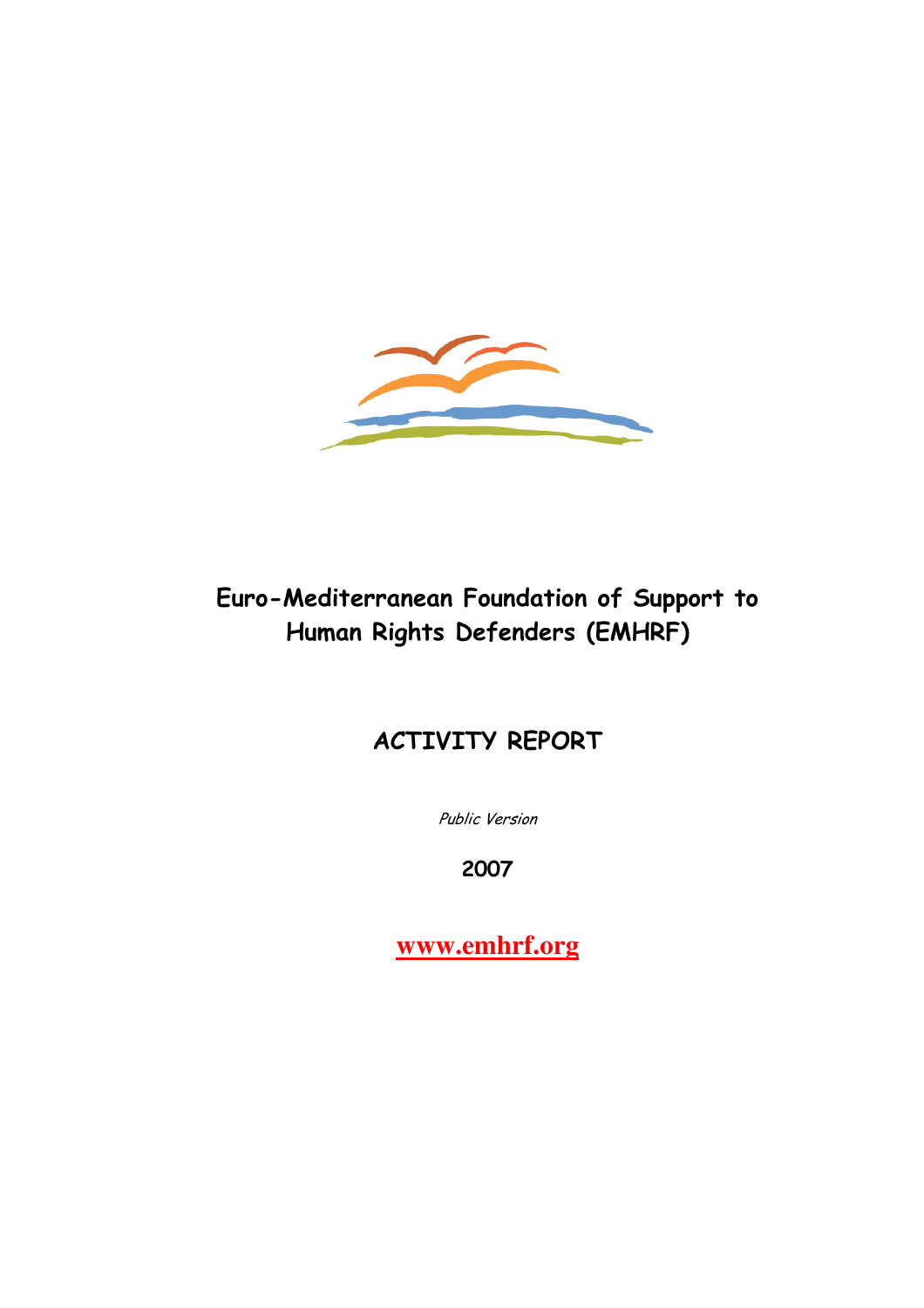# **CONTENTS**

## **1. INTRODUCTION**

#### **2. EXECUTIVE SUMMARY**

- Incarceration, ill treatment and health problems
- **Instrumentalisation of the judiciary and repression of dissidents**
- **Especially vulnerable groups**
- Limited human resources and operational difficulties

#### **3. INTERVENTIONS AND ACTIVITIES IN SUPPORT OF HUMAN RIGHTS ORGANISATIONS, GROUPS AND DEFENDERS**

- Urgent interventions in support of defenders facing difficulties or at risk
- Interventions to strengthen human and operational resources
- Interventions in support of innovative activities within the regional context

### **4. QUANTITATIVE EVALUATION OF INTERVENTIONS IN 2007**

- $\blacksquare$  The category/type of intervention
- $\blacksquare$  The thematic areas<br> $\blacksquare$  The gender perspectively
- $\blacksquare$  The gender perspective<br> $\blacksquare$  The country targeted
- The country targeted
- The intervention time frames

### **5. ORGANISATIONAL MATTERS AND SUSTAINABILITY**

- **Neetings**
- **Information and communication**
- Fund-raising and outreach
- Sustainability<br>Internal govern
- Internal governance

**APPENDIX 1: Historical perspective on the Foundation's intervention criteria and new guidelines governing funding requests** 

1. Introduction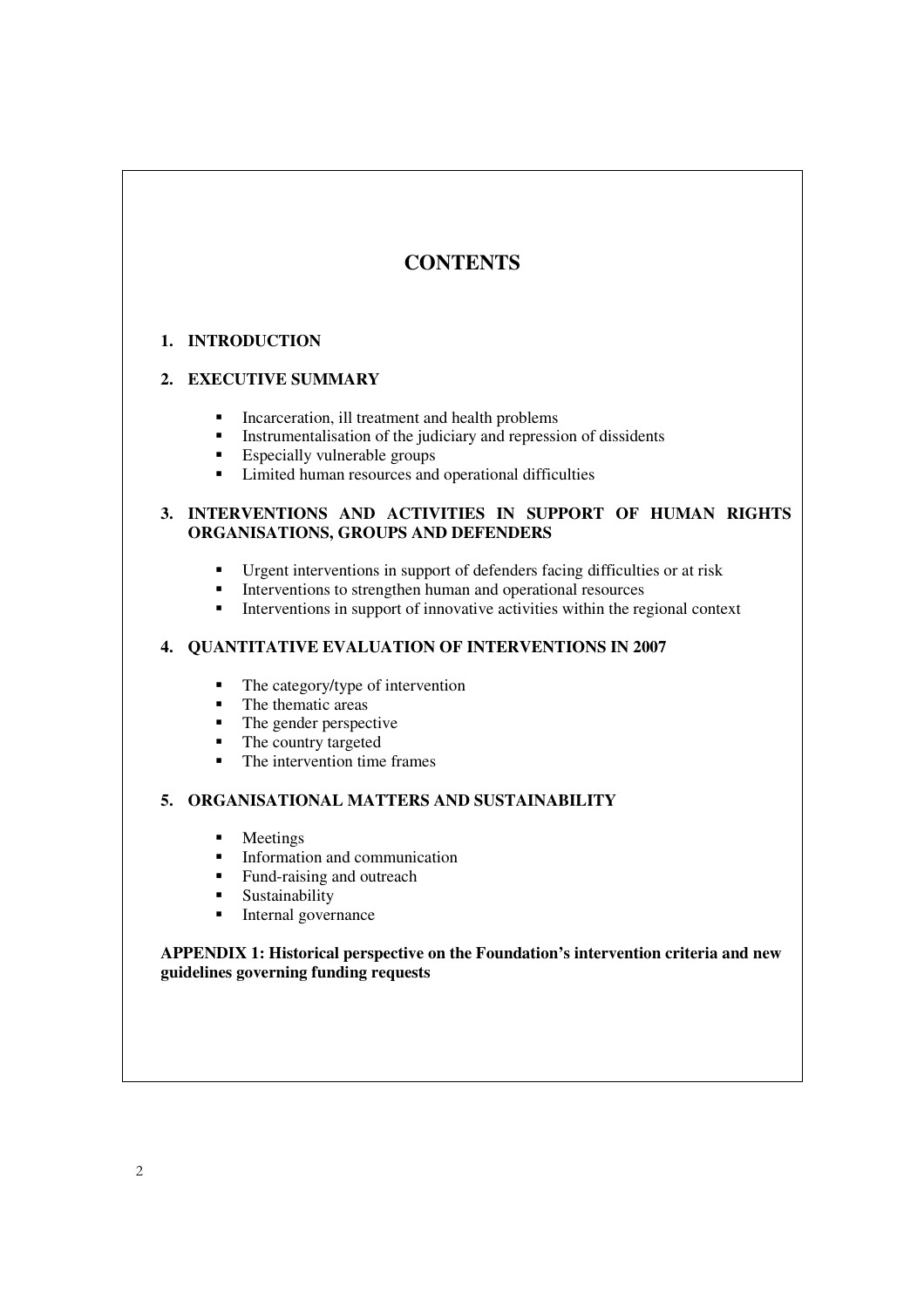# **1. Introduction**

Six decades after the proclamation of the Universal Declaration of Human Rights and despite the progress accomplished after successive democratic reforms around the world, the Middle East and North Africa region still lags "behind Africa, the Americas and Europe in developing effective legal frameworks and enforcement systems for the promotion and protection of people's human rights."

Governments in the region continue to argue that security concerns trump human rights, and as a result violations continue to occur. This situation is of particular concern because it is taking place in an area affected by a high degree of political, economic and social paralysis and by conflict situations with tragic and fearsome outcomes. The war in Iraq lost little of its intensity in 2007, and its repercussions threaten the stability of the entire region. Thousands of people have been killed, horribly mutilated and tortured, while millions have been forced to flee their homes. The Middle East peace process has stalled and the closure of the border in the Gaza Strip plunged the population into an unprecedented humanitarian crisis.<sup>2</sup> As for North Africa, it continues to witness criminal attacks with tragic consequences.

While some progress has been noted in Morocco and Lebanon,<sup>3</sup> the "war on terrorism" has been used to justify the broadening of government powers against civil society, which is subjected to growing repression. States of emergency in effect in many parts of the region were even renewed in several countries in 2007. Constitutional and legislative changes made during the year have raised concerns that new setbacks await independent non-governmental organisations, while their governance, funding sources and activities are already under close – and often excessive – scrutiny by the authorities. The instrumentalization of the judiciary also remains commonplace in the region.

Even as human rights defenders "carried the torch for all those who identify with the standards set down so persuasively 60 years ago,"<sup>4</sup> they remain among the principal targets of repression throughout the region.<sup>5</sup> In Libya, defenders are unable to identify themselves and express their views openly and independently because of threats by the authorities. In countries such as Syria, Egypt and Tunisia, they are prevented from registering their organisations legally, despite the fact that "freedom of association is inseparable from freedom of opinion, of expression and of information… and plays a determining role in any democratic reform project [and is] in many respects, a barometer of the state of basic freedoms."<sup>6</sup> In Algeria, the authorities systematically rejected any autonomous actions taken by defenders in support of victims of enforced disappearances, abductions, rape and torture during a decade of armed confrontations in the 1990s, thus diminishing the hope that those responsible will be held to account and the fate of the victims will be disclosed. In Syria, the advocates of pluralist democratic reforms have been prosecuted in courts that did not comply with international standards of competence, independence and impartiality, and have been arbitrarily detained. In Palestine, Tunisia, Algeria, Syria and several other countries, defenders are subjected to ever more repressive restrictions on their freedoms of movement, expression

<sup>&</sup>lt;sup>1</sup> Amnesty International, *Report 2008: Middle East and North Africa*, POL 10/001/2008.

<sup>2</sup> Human Rights Watch, *2008 Report: Democracy Charade Undermines Rights*,

http://hrw.org/englishwr2k8/docs/2008/01/31/usint17940.htm

 $3$  Despite Israel's military intervention during the summer of 2006 and Syria's interference.

<sup>4</sup> Amnesty International, *Report 2008: Middle East and North Africa*, POL 10/001/2008.

 $5$  As shown by the indicators identified in the report submitted by the Special Representative of the Secretary General on the situation of human rights defenders, Hila Jihani, *Promotion and Protection of all Human Rights, Civil, Political, Economic,* 

Social and Cultural Rights, including the right to development, A/HRC/7/28, 31 January 2008, pp. 20-23.<br><sup>6</sup> Euro-Mediterranean Human Rights Network, *Freedom of Association in the Euro-Mediterranean Region*, December 2007, 6.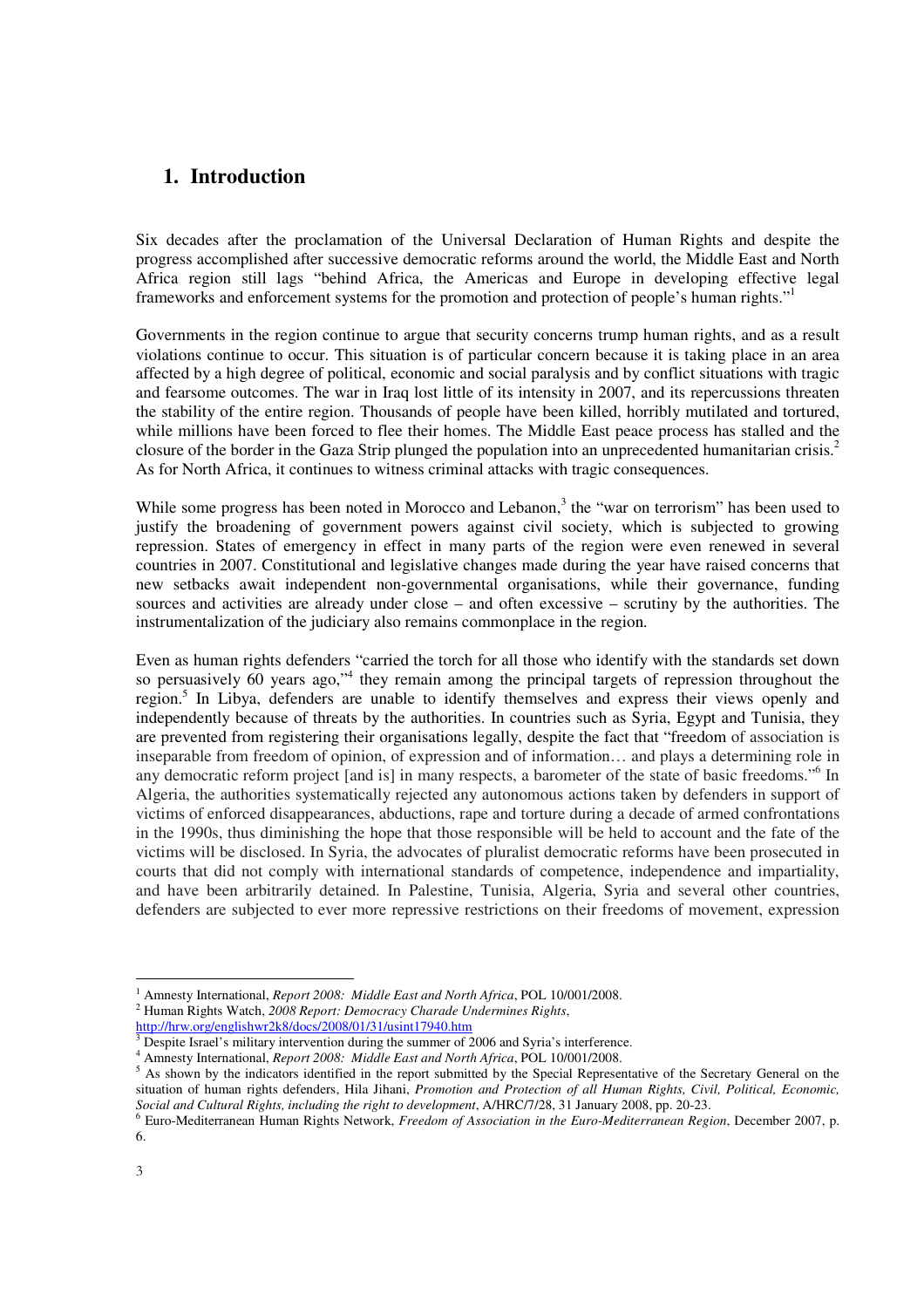and assembly.<sup>7</sup> To these restrictions and prohibitions have been added, in countries such as Egypt and especially Syria, "security" related threats regarding the funding of independent organisations by foreign sources, as well as deliberate and unfair allegations of "normalisation" with Israel that have been made against them.<sup>8</sup> The threats faced by defenders range from arrests and arbitrary detention to harassment, libel, intimidation, brutality, torture, reprisals against family and friends, the destruction or theft of professional equipment, false accusations and unlawful convictions, abductions, enforced disappearances, death threats or summary executions.

All of these different measures taken against human rights defenders and organisations in the southern Mediterranean region are in violation of the obligations of these countries under the international instruments to which they are parties, and represent a distortion of those principles.<sup>9</sup> Given the regional climate, it has been deemed necessary to give human rights defenders not only political support<sup>10</sup> but also tangible financial assistance that is provided in the timeframes and with the flexibility and discretion needed to allow them to pursue their testimony, advocacy and debate activities as well as their actions in promoting and defending human rights.

In order to achieve that last objective, the Euro-Mediterranean Foundation of Support to Human Rights Defenders has provided assistance to approximately fifteen organisations, groups and defenders devoted to encouraging, supporting, protecting and monitoring respect for human rights so that they may continue their work, viz.:

- 1) Short-term financial assistance, provided quickly, discreetly and in tangible form to defenders in difficulty or at risk because of their activities in the region;
- 2) Financial assistance aimed at strengthening the ability of defenders to pursue their work in the southern Mediterranean over the medium and long term.

# **2. Executive Summary**

The year 2007 has highlighted a number of major challenges facing human rights organisations and defenders in the southern and eastern Mediterranean. These challenges are closely related to the nature of their activities and to broad political trends occurring at the national and international levels. The requests received by the Foundation are a reflection of these trends and have emphasised the support role that the Foundation must play, in cooperation with regional and international bodies active in the protection of human rights defenders, in providing the latter with effective support. These trends, and the position adopted by the Foundation, mainly hinge on four issues:

<sup>7</sup> Observatory for the Protection of Human Rights Defenders, a joint programme of the OMCT and FIDH, *Annual Report 2007*,

http://www.omct.org/pdf/Observatory/2008/annual\_report\_2007/report2007obs\_eng.pdf.<br><sup>8</sup> The presence of Israeli representatives at any meeting can be used as a pretext for this type of allegation, with very serious

consequences. 9 These instruments include: the human rights instruments of the United Nations – in particular the Universal Declaration of Human Rights; the two international covenants on civil and political rights and on economic, social and cultural rights; the UN conventions establishing monitoring mechanisms (torture, racial discrimination, discrimination against women, children's rights, the rights of migrant workers and their families); the conventions and standards of the International Labour Organization (ILO); the UN's special procedures and non-treaty mechanisms; the Declaration on human rights defenders; and the UN resolution establishing the mandate of the Special Representative of the Secretary General on humans rights defenders – as well as the European Union's guidelines on human rights defenders, association agreements between the EU and the countries of the Mediterranean, and the provisions of national action plans under the ENP.

 $10$  The EMHRF cooperates with other regional and international organisations whose primary goal is to provide human rights defenders with political support, such as the Observatory for the Protection of Human Rights Defenders, a joint programme of OMCT and FIDH, the Euro-Mediterranean Human Rights Network (EMHRN), etc.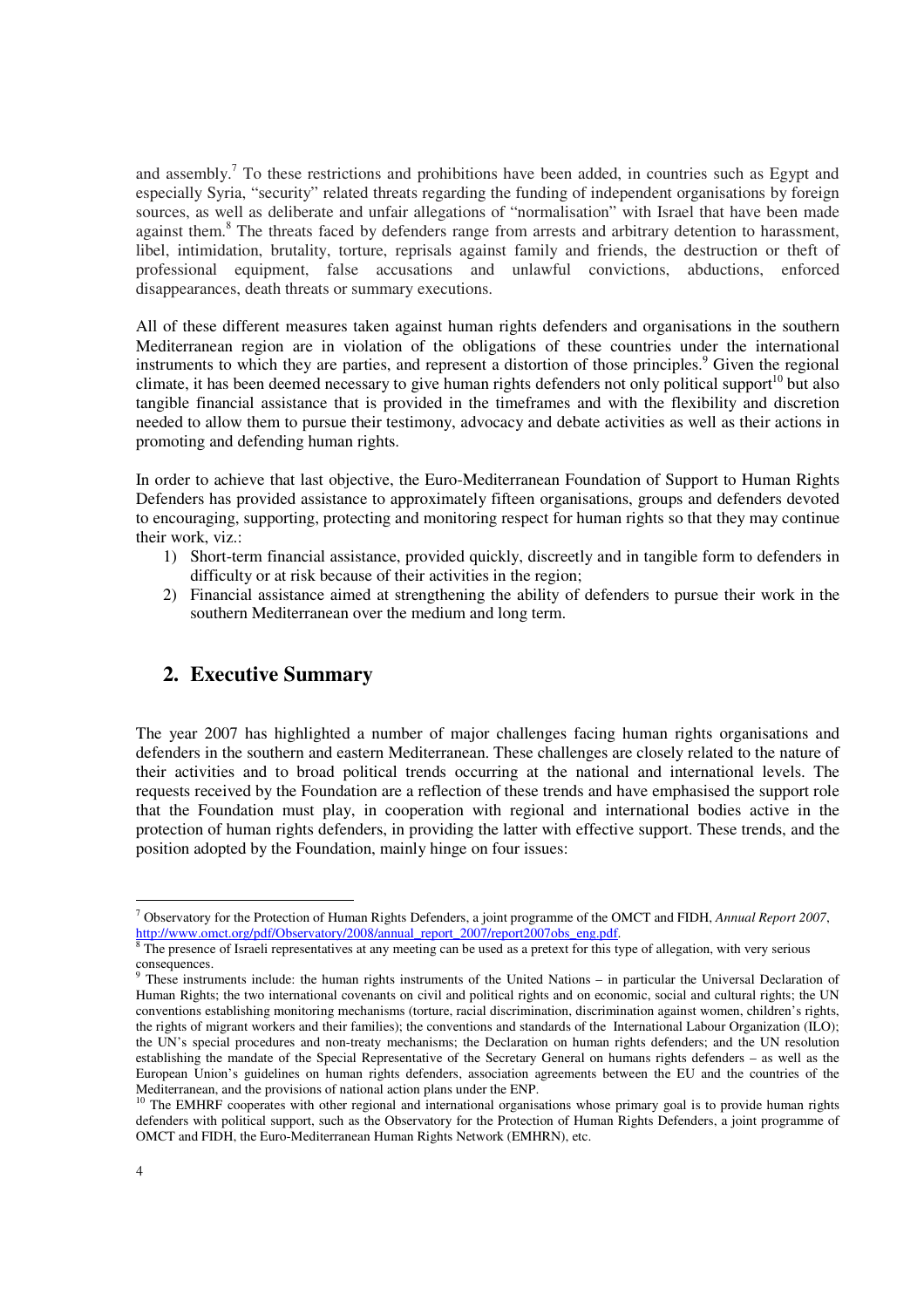#### *2.1. Imprisonment, ill treatment and health problems*

Torture and ill treatment administered during interrogations and arbitrary detentions continue to be used routinely in several countries of the region. Defenders are faced with serious health problems as a result. In view of this situation, the Foundation pursued discussions undertaken the previous year to identify the rehabilitation and reintegration needs of defenders who are victims of torture and to follow up with concrete measures on this issue in one country of the region, in partnership with international organisations. More generally, the Foundation has decided to incorporate these issues within the mandates of its field missions. These missions, which the board has decided to send on a systematic basis, will enable the Foundation to understand better the needs and emergency situations faced by defenders in those countries.

#### *2.2.Instrumentalisation of the Judiciary and repression of dissidents*

The instrumentalization of the judiciary, the physical and psychological harassment of defenders and their families, the destruction of their professional equipment, the lack of legal recognition of human rights activities in the region, and the subsequent freezing of assets of some organisations have remained constant means of pressure against defenders, most of whom are seen as dissidents. Naturally, defenders have sought to obtain tangible, secure and flexible financial support in order to pursue their activities at the national level. In addition, whenever it has been requested to do so, the Foundation has encouraged the involvement of other national, regional and international organisations with a mandate to provide political and legal assistance to defenders. At the same time, this makes it possible to develop the most effective means of following up on the work accomplished by the defenders. The purpose of this approach is to foster effective, complementary interventions aimed at supporting the defenders concerned and help them continue their activities in the region.

## 2.3.*Especially vulnerable groups*

Groups identified as being particularly vulnerable or in need of targeted assistance were the focus of special attention in 2007. The ongoing conflicts in the Near East and Iraq, coupled with human rights violations, have had profound repercussions on refugees in several countries of the region. Many refugees are confined in camps with terrible living conditions, are victims of discrimination and have no access to education, work and medical care. Given the extent of the problem, many organisations dedicated to the protection of the rights of migrants and asylum seekers have seen a significant expansion of their activities. The Foundation has responded by providing assistance to strengthen their activities in the region. At the same time – and in a very different area of concern – there has been an increase in the region of the number of groups and organisations working for the protection of individual rights, such as  $LGBTQ<sup>11</sup>$  groups. In some countries, laws and practices affecting  $LGBTQ$  are explicitly discriminatory. The organisations and defenders who challenge these laws and practices and denounce their negative impact on the rights of LGBTQ are very seldom recognised or face many difficulties in their attempts to pursue their activities freely and effectively. In addition to following up on the situations in which the Foundation's assistance has been requested, field visits should also make it possible to identify other vulnerable groups whose urgent needs have recently become a matter of concern.

## *2.4.Limited human resources and operational difficulties*

Despite the ever more repressive government policies targeted at human rights defenders, several groups of defenders have attempted to reorganise their activities in a number of countries. In addition, several smaller groups have tried to establish their activities on a more professional basis. These groups, which

<sup>&</sup>lt;sup>11</sup> Lesbians, gays, bisexual, transsexual, questioning.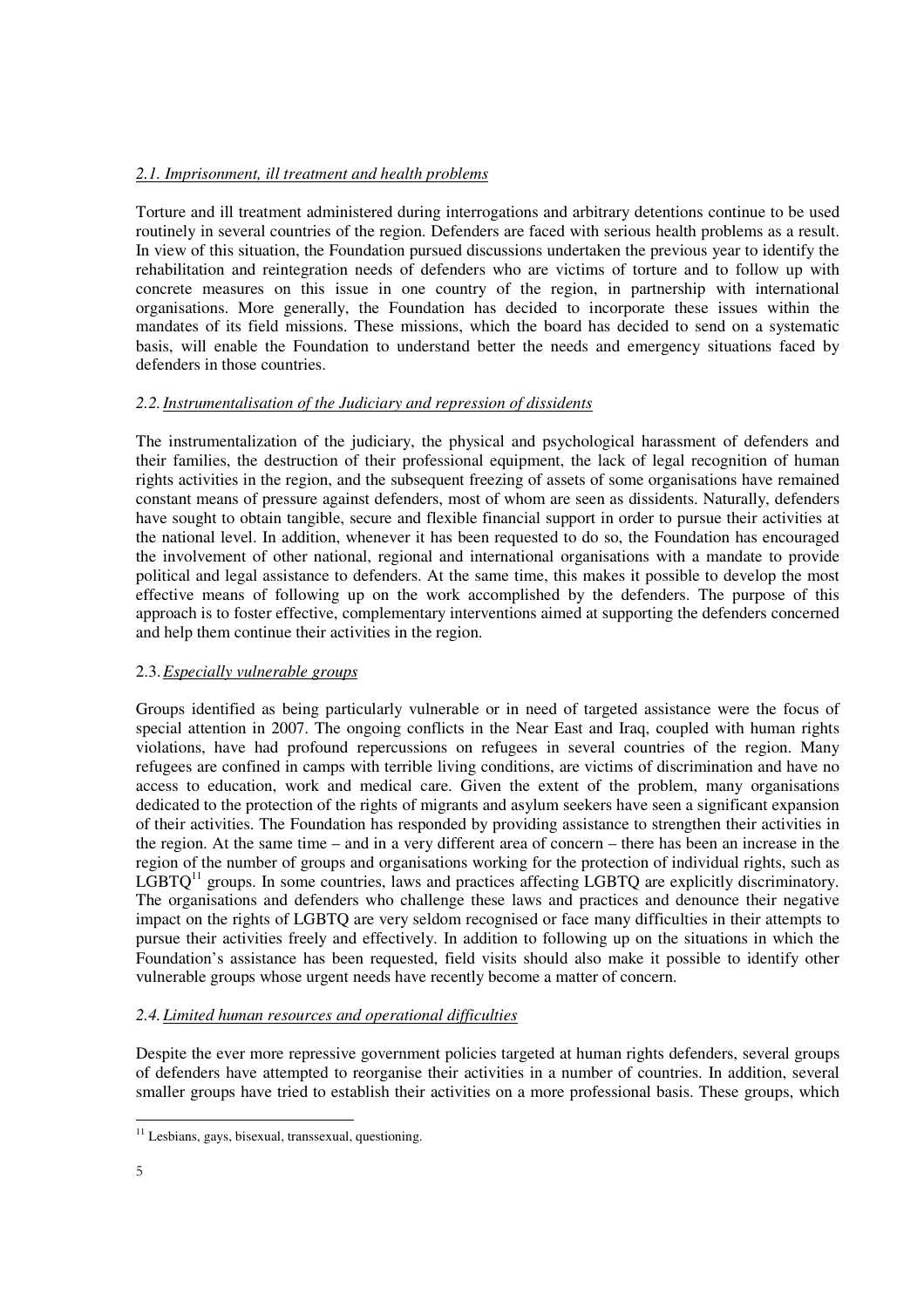operate on a volunteer basis or even "illegally" in terms of national legislation, often do not have the skills or the resources needed to develop projects that meet the criteria set by the major donors. The strengthening of their human and operational resources with small amounts of money is all the more necessary because these types of resources are seldom supported by the major international institutions. In addition to short-term assistance, a policy of support has been undertaken to help these groups to diversify their activities over the middle and long term with a view to broadening their action. Finally, the Foundation has also focused on initiatives that seek to foster coordination and alliances among the organisations as well as the networking of some of their activities. In the eyes of the Foundation, the diversification of partnerships and the search for synergies represent important factors in the strategic strengthening of the capacities of civil society organisations.

# **3. Interventions and Activities in Support of Human Rights Organisations, Groups and Defenders**

The assistance provided to human rights defenders by the Foundation can be divided into three broad categories, outlined below. One should note, however, that it is not possible to distinguish clearly among certain types of intervention, especially between those aimed at strengthening human and physical resources and those intended to support innovative activities.

#### *3.1.Urgent interventions in support of human rights defenders facing difficulties or at risk*

The EMHRF acted on an emergency basis to provide support for several human rights defenders because they were the victims of human rights violations in their own country.<sup>12</sup>

In particular, the Foundation provided quick, tangible and discreet assistance to several defenders and their families who were the targets of constant psychological and physical harassment, acts of vandalism and measures depriving them of their freedom, in order to enable them to overcome these challenges and take part in training abroad long enough to be able to recuperate their strength and resume their activities.

A lawyer and human rights defender, who was the target of vandalism because of his activities in protecting victims of human rights violations in his country, received emergency support from the Foundation to allow him to move into new offices and purchase computer hardware and automated office supplies.

The Foundation also provided assistance to a human rights defender who was arbitrarily deprived of his freedom because of his activities in promoting democratisation and respect for human rights in his country, thus putting his family in a very precarious situation as a result of the lack of resources to meet basic needs (rent, schooling for the children, transportation, etc.).

Two human rights defenders who were the targets of constant pressure and harassment received support from the Foundation to enable them to take part in training devoted to international instruments and mechanisms for the promotion and protection of human rights that are applicable in their country, and to give them "breathing room" in a safe environment and strengthen their ability to resume their activities.

l <sup>12</sup> Generally speaking, the amounts provided in the context of emergency interventions were between  $\epsilon$ 3,000 and  $\epsilon$ 6,000, and the duration of the support provided did not exceed one year.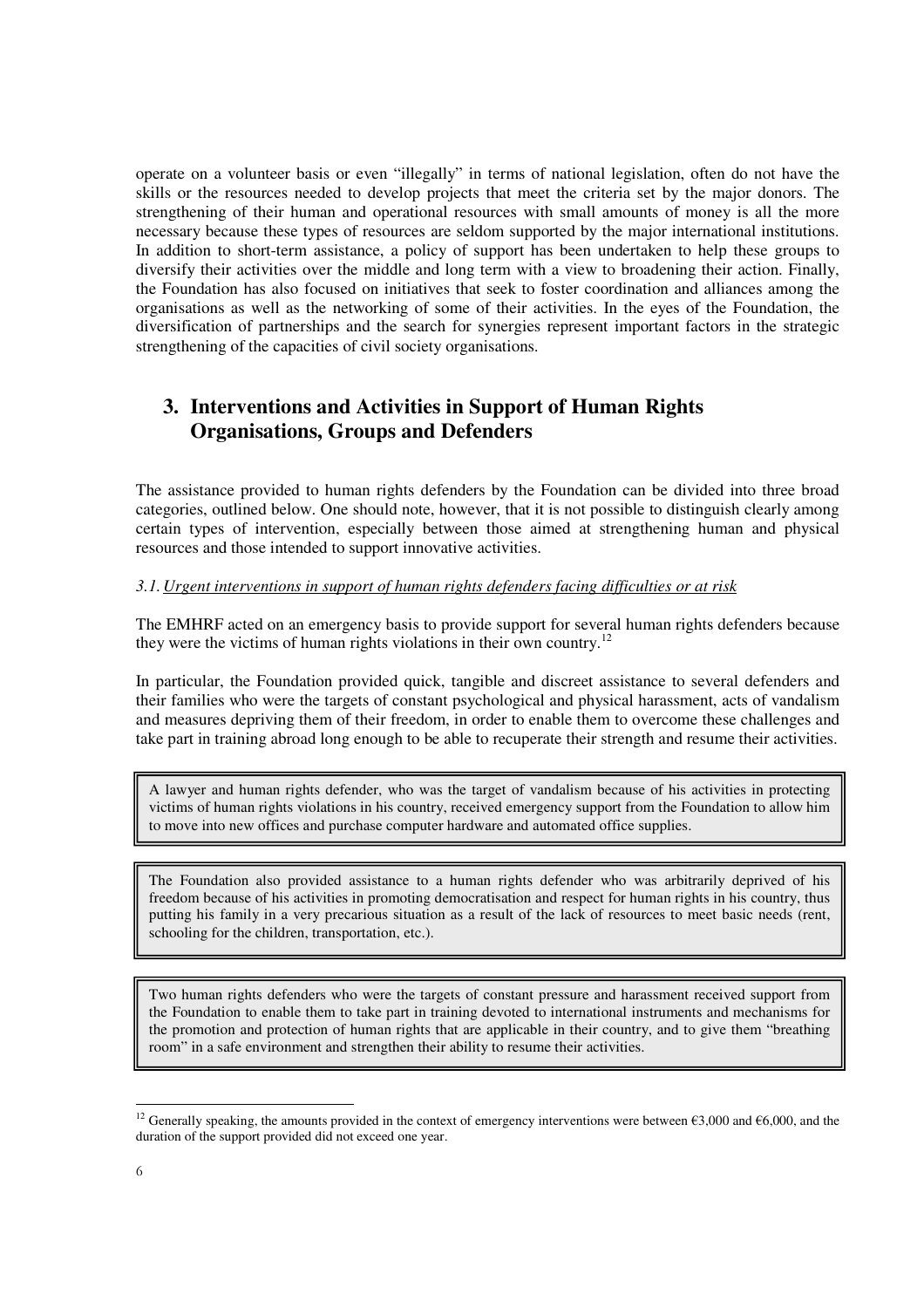Discreet financial support was also provided for groups of human rights defenders who were targeted by governments (denial or suspension of legal recognition, political subversion of the judicial system, freezing of assets, etc.). Foundation assistance enabled them to continue their activities, which are essential for the strengthening, promotion and protection of human rights and democratisation.

For example, in 2007 the Foundation continued to provide support to a human rights organisation that was arbitrarily dissolved and saw its assets frozen without advance notice because of its position against government policies and practices, which were in violation of international human rights standards.

As could be foreseen in 2005 and 2006, many human rights defenders in the region continue to face serious health problems because they were deprived of their freedom and were the victims of ill treatment. The Foundation pursued its efforts in this area in 2007 and established a working relationship with the Rehabilitation and Research Centre for Torture Victims (RCT) and the World Organisation Against Torture  $(OMCT)^{13}$  to explore initiatives and alternatives to facilitate the long-term psychological and physical rehabilitation of these defenders, as well as their reintegration into society. The first step in this cooperation took the form of a mission of experts to the region. The results will be the subject of further discussions during 2008 in an effort to define the mechanisms and procedures that should be put in place to provide these defenders with long-term support.

#### *3.2. Interventions to strengthen human and operational resources*

The EMHRF provided financial support to human rights organisations and defenders to help them strengthen their human and physical resources and establish structures or effectively carry out their activities in the region in 2007. This support is aimed mainly at enabling them to strengthen their ability to pursue their activities in the region over the medium and long term.<sup>14</sup> Under this project, strategic financial support is provided to defenders who wish to develop and implement programmes and projects dealing with innovative, priority thematic areas in the region.

In particular, the Foundation provided support for the **purchase of equipment and rents** as well as **for hiring and training the staff needed to carry out activities and raise funds.** 

The Foundation provided support to strengthen the human resources and management capabilities of a human rights organisation that is the only entity capable of offering free legal aid and documenting the violations of the basic rights of a targeted community in an occupied area. As a result, this volunteer-based organisation was able to become more professional in its operations and in particular to hire a coordinator for its activities and a person responsible for fund-raising so as to ensure its ability to pursue its activities over the medium and long term.

The Foundation also provided support to a group of human rights defenders which was denied legal recognition by the authorities of the country because of its position in favour of democratisation. Thanks to this assistance, the group was able to establish an office and hire the staff needed to maintain its activities.

l <sup>13</sup> Both organisations are EMHRN members and associates, and thus members of the EMHRF's Council of Representatives. <sup>14</sup> The amounts provided in the context of interventions aimed at strengthening capacities were mainly in the range of  $\epsilon$ 20,000 to €30,000, and the duration of the support did not exceed one year.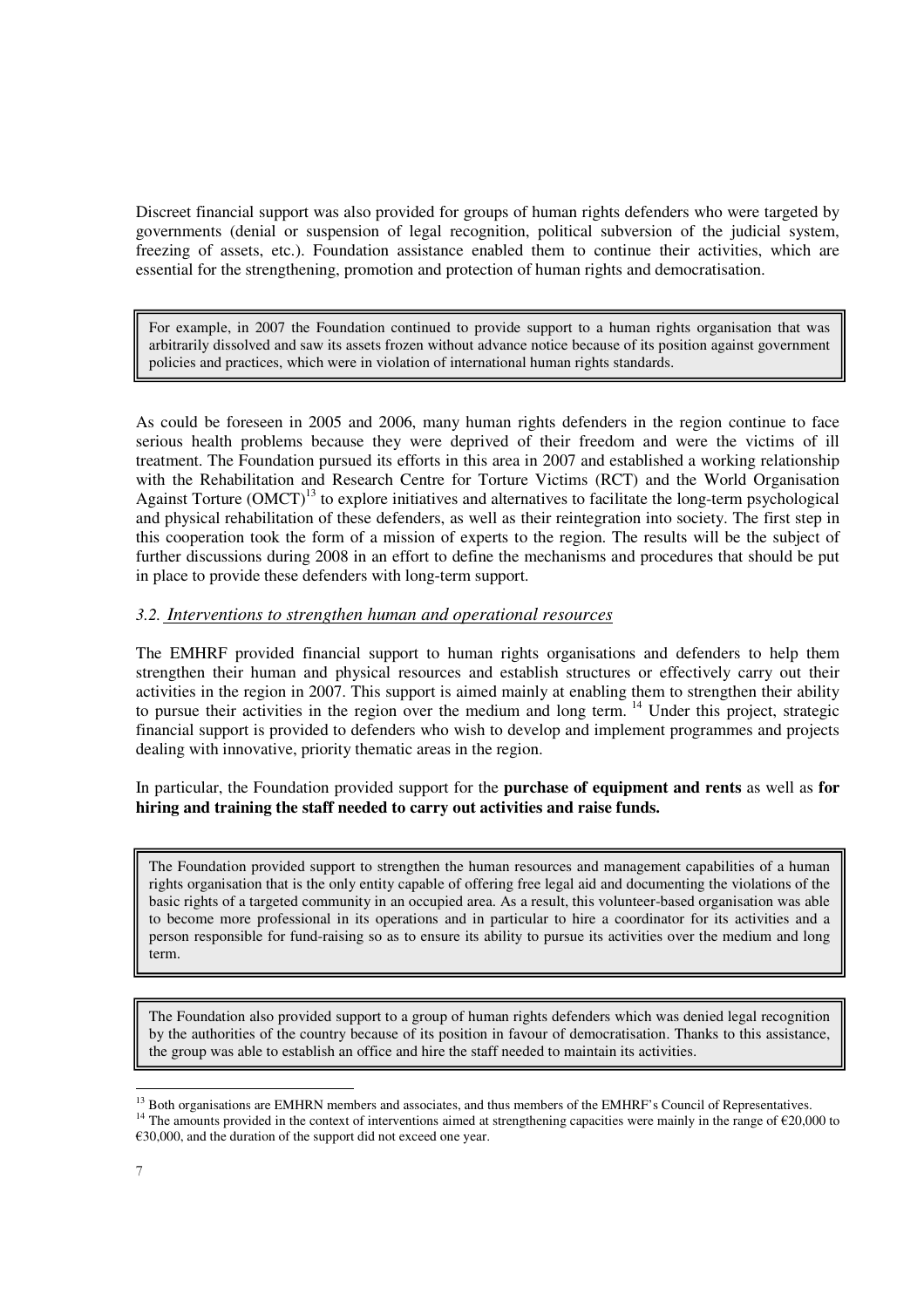The Foundation supported the hiring of investigators and the purchase of equipment needed to allow an organisation to launch a unique project aimed at establishing a database on the victims of terrorism in a country in the region. This database should enable the organisation to develop and strengthen its activities, which include the provision of legal aid to defend of the rights of the families of victims of terrorism, denounce impunity and promote truth and justice.

The Foundation supported a small organisation that provides assistance and legal advice to refugees and asylum seekers as well as legal representation for those who are victims of arbitrary and incommunicado detention of indeterminate duration. Because the programme has only limited human resources, the EMHRF's financial assistance helped to strengthen its team by hiring someone responsible for fund-raising, making it possible for the organisation to develop its activities and strengthen its ability to pursue them over the long term.

In its role as mediator and advisor to its beneficiaries, the Foundation has encouraged and supported the development of annual and/or multi-year strategies backed by a fund-raising plan. The Euro-Mediterranean Foundation was thus able to respond strategically to their needs and/or provide assistance in their search for other donors who are in a better position to support their activities over the long term. In some cases, the Foundation facilitated contacts and provided a list of potential donors as well as assistance in submitting funding applications as needed.

#### *3.3. Interventions in support of innovative activities within the regional context*

The Foundation also provided financial assistance for projects dealing with innovative and priority thematic areas within the regional context, focusing on projects targeting groups that could be seen as being especially vulnerable or requiring special assistance in 2007.<sup>15</sup>

Specifically, the Foundation provided support for projects aimed at **enhancing the participation of women and youth, combating impunity and protecting the rights of refugees and asylum seekers.** 

The Foundation provided support to an organisation working to promote and secure the legal recognition of the status of full citizens for women with regard to their human rights, in particular their rights to education, employment, housing and health. The organisation hoped to give momentum to its activities and open a new support centre providing legal and administrative assistance aimed at allowing women victims of violence to reintegrate into society. The Foundation's financial assistance enabled the organisation to establish this new centre and pursue its activities more effectively.

The Foundation provided financial assistance to a group seeking to establish a new structure aimed at providing protection and financial and administrative assistance to women who identify themselves as lesbian, bisexual or transgender. Because of the sensitive and discreet nature of the action contemplated, the group was not in a position to receive support from the major funding agencies. The support granted by the EMHRF enabled the group to establish the new structure and develop its annual action plan for the protection and promotion of the rights of lesbian, bisexual and transgender women.

l <sup>15</sup> The amounts provided inn the context of interventions aimed at supporting innovative activities were mainly in the range of €4,000 and €20,000, and the duration of the support did not exceed one year.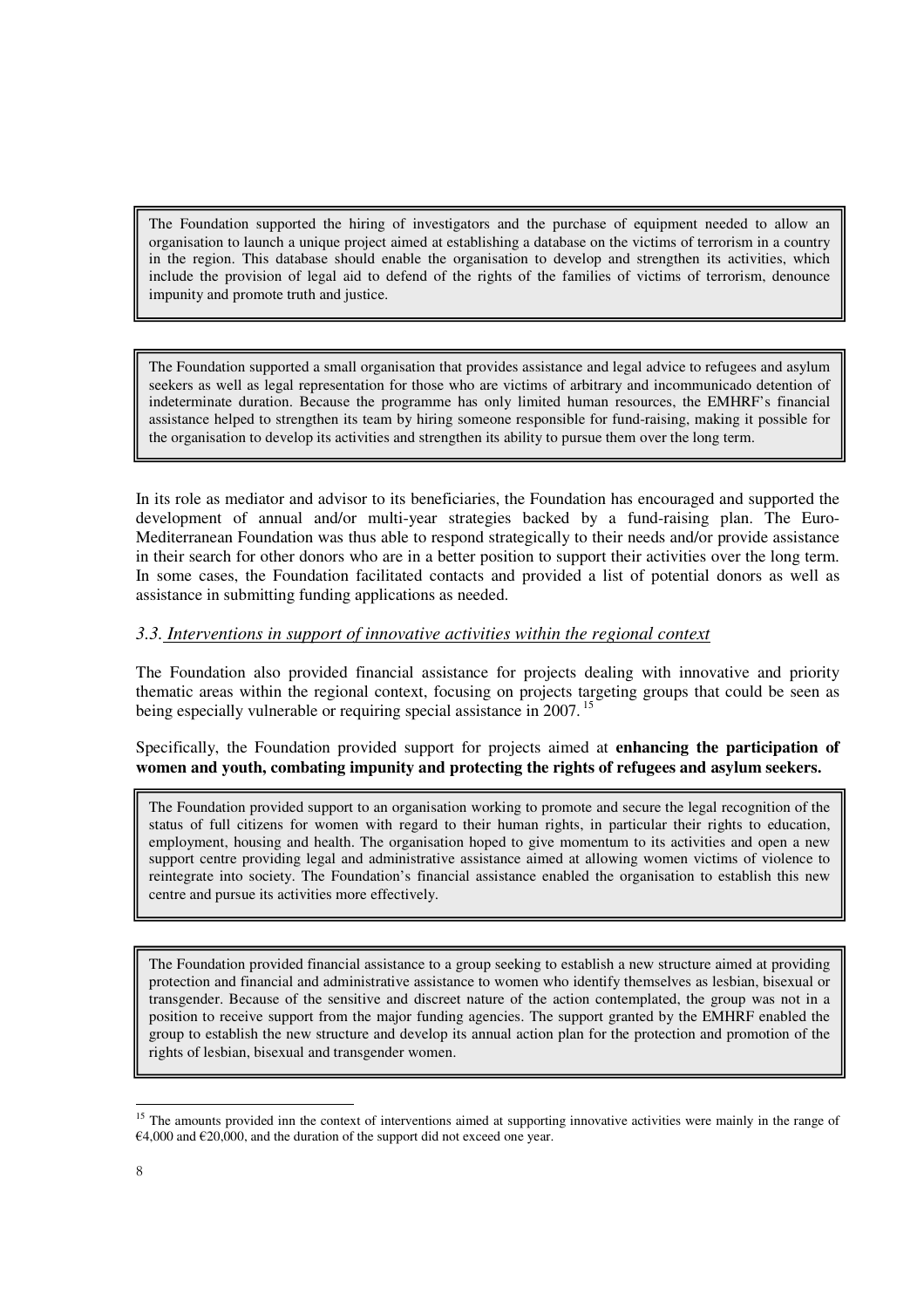The Foundation provided financial assistance to an organisation working with various local community groups seeking to support the participation of war-affected women in social change and the promotion of the right to health for all as a fundamental human right. The EMHRF's support allowed the organisation to develop exchanges between women health professionals aimed at strengthening their capacity to respond to emergency situations and to develop common practice standards enabling them to promote the right to health for all as a fundamental human right.

In its role as proactive intermediary for its beneficiaries, the EMHRF also encouraged some defenders and organisations to make contact with national institutions developing similar projects in other countries of the region and with regional and international networks involved in the promotion and protection of human rights. The purpose of such contacts was to enable the participants to share information on their experiences, develop synergies and coordinate their actions, thereby receiving support of a non-financial nature that enhances the sustainability of their activities.

# **4. Quantitative Evaluation of Interventions in 2007**

To facilitate an understanding of the Foundation's interventions in 2007, a quantitative summary is provided below taking into consideration the following dimensions:

- The category/type of intervention
- The thematic areas
- The gender perspective
- The country targeted
- The intervention time frames

#### *4.1. Percentage distribution of funding grants by category/type of intervention*



Interventions in support of human and physical resources grew steadily in 2005 and 2006. Today, they represent a majority of interventions relative to emergency actions. This increase is mainly a reflection of the desire of many organisations to conduct their activities on a more professional basis through reinforcing their human resources and management capacities while at the same time, some of the funding agencies do not always include this objective among their priorities.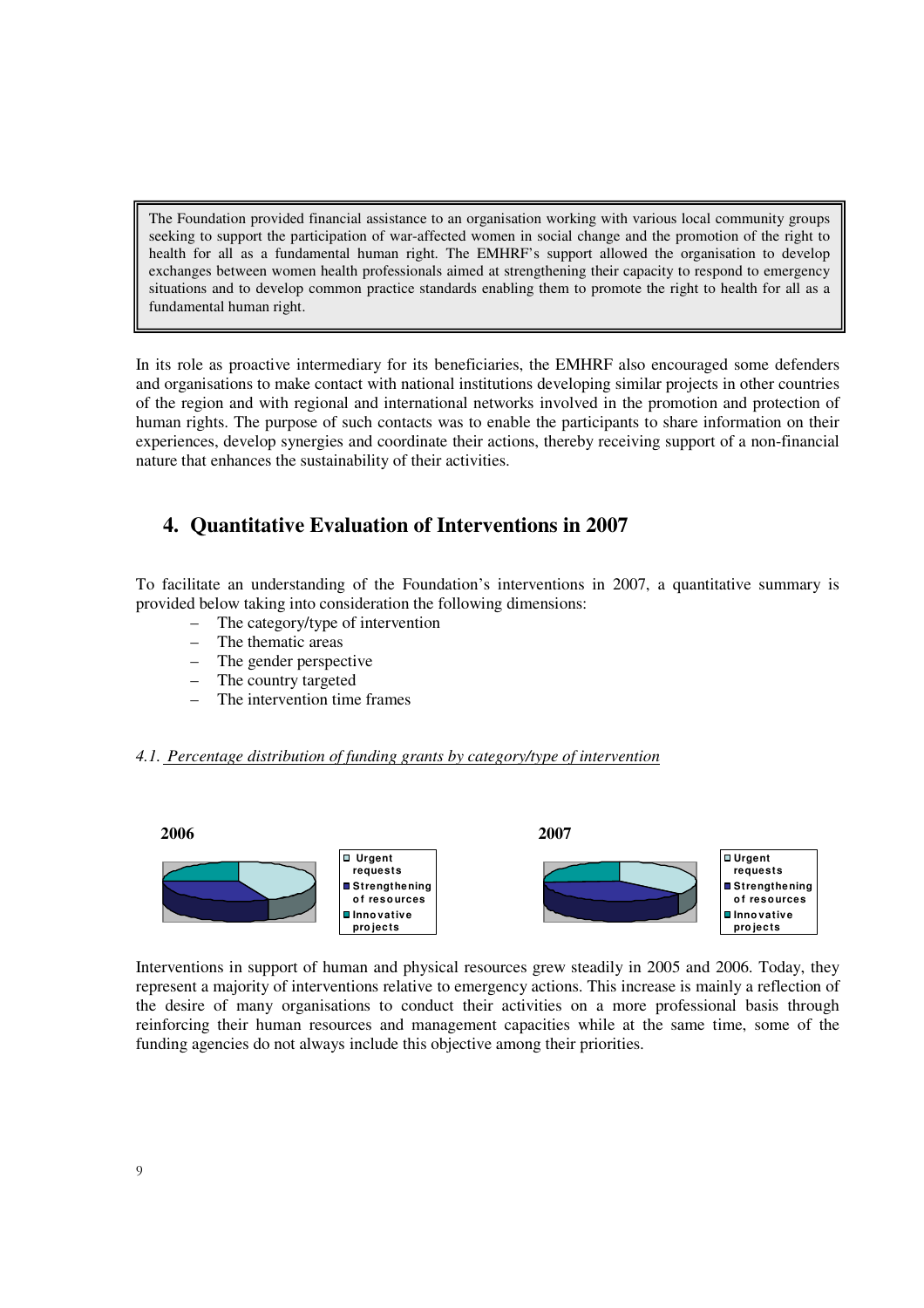



As part of its interventions in 2007, the EMHRF therefore focused on groups that are especially vulnerable in the regional context. The traditional activities (free legal aid to victims of violations, human rights monitoring) still remain the main thematic areas. However, the interventions in support of vulnerable groups strive to grow significantly (fight against impunity, protection of the rights of LGBTQ, migrants and refugees, health of defenders).

*4.3. Percentage distribution of funding grants from a gender perspective*



The gender perspective is an integral part of the EMHRF's intervention strategy. The specific situation and role of women human rights defenders require particular attention because pressures against them may have different consequences for them and they may face additional challenges. Accordingly, the EMHRF attaches particular importance to projects that are explicitly designed to deal with issues related to gender and to the greater involvement of women.



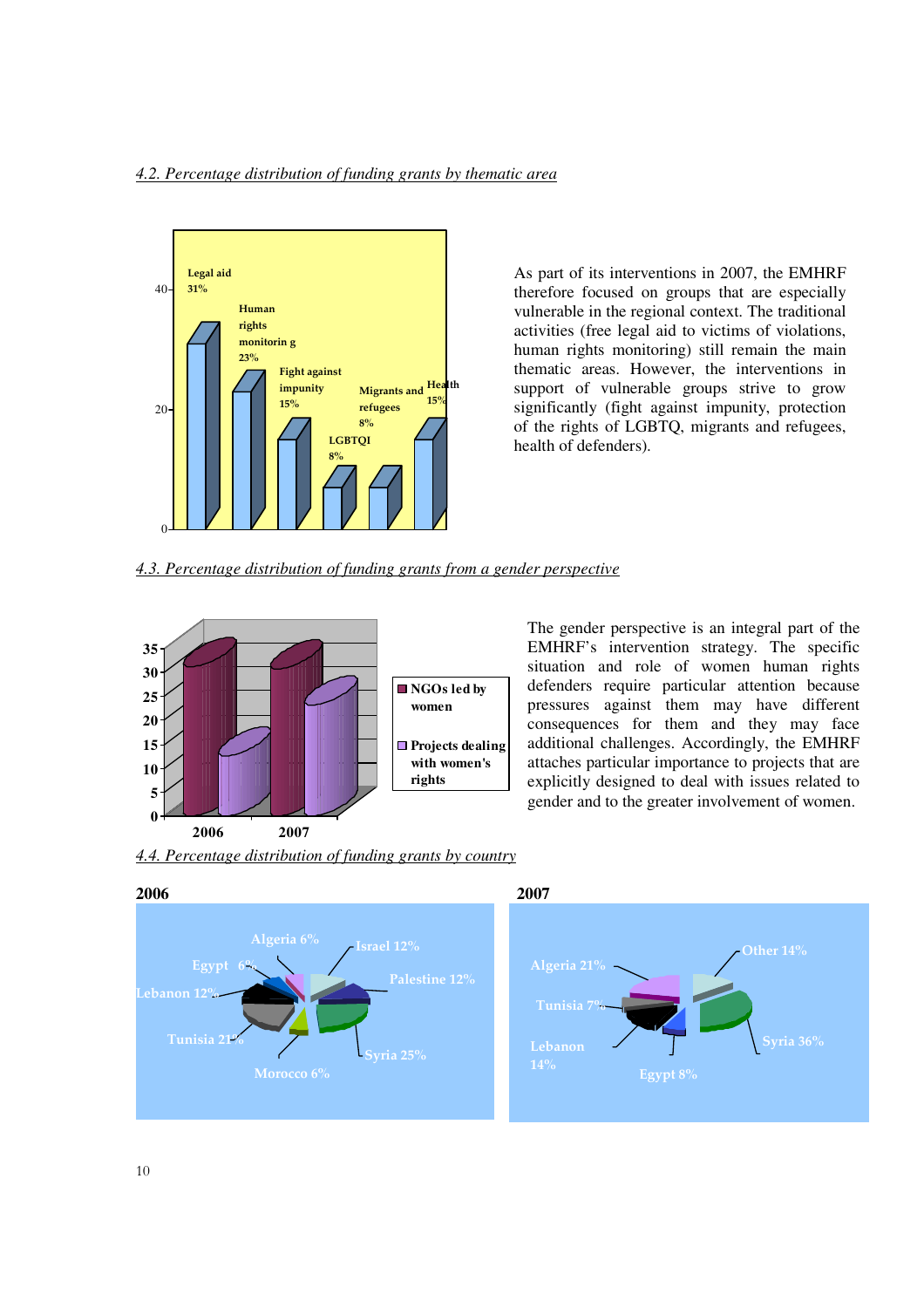The data for 2007 highlight a continued increase in the needs expressed by human rights defenders in Algeria and Syria, priority countries for the Foundation's interventions, given the context in which civil society must operate. The noticeable reduction in the number of grants to Palestine and Morocco in 2007 mainly reflects the fact that many other sources of funding are available to support defenders in those countries.

#### *4.5. The intervention time frames*

Within the framework of its procedure applying to interventions carried out in response to an urgent request<sup>16</sup>, the Foundation's Board makes a decision within 10 days of the reception of the request. In exceptional cases, the decision may be made within a shorter time period. In 2007, the average time needed to process files from the date the request was forwarded to the EMHRF to the date the funds granted were received by the beneficiary was 27 days.

Interventions aimed at strengthening human and physical resources and supporting innovative activities are debated at regular meetings of the Board. In 2007, the average time needed to process regular files between the date the request was forwarded to the EMHRF and the date the funds granted were received by the beneficiary was 60 days.

# **5. Organisational Matters and Sustainability**

## *5.1. Meetings*

In addition to regular consultations by electronic means, the members of the Board met in March and September 2007 to follow up on the implementation of the Foundation's activities and develop a strategy designed to assist human rights organisations and defenders in the Euro-Mediterranean region. As well, EMHRF representatives took part in NGO meetings and travelled throughout the region to meet with human rights defenders and recipients of funding grants and to learn about their needs and consider strategic options in response to those needs.

#### *5.2. Information and communication*

In 2007, the EMHRF maintained its policy of confidentiality with respect to most of the information about the recipients of its funding. This policy was instituted and is maintained because of the serious risks faced by those who request funding and receive support, and by other defenders working for the promotion and protection of human rights in countries of the Euro-Mediterranean region. At the same time, however, the Foundation ensures the transparency of its activities by providing its major donors with comprehensive information on its interventions and activities in support of human rights organisations, groups and defenders in the region.

l <sup>16</sup> See Appendix 1 of this report.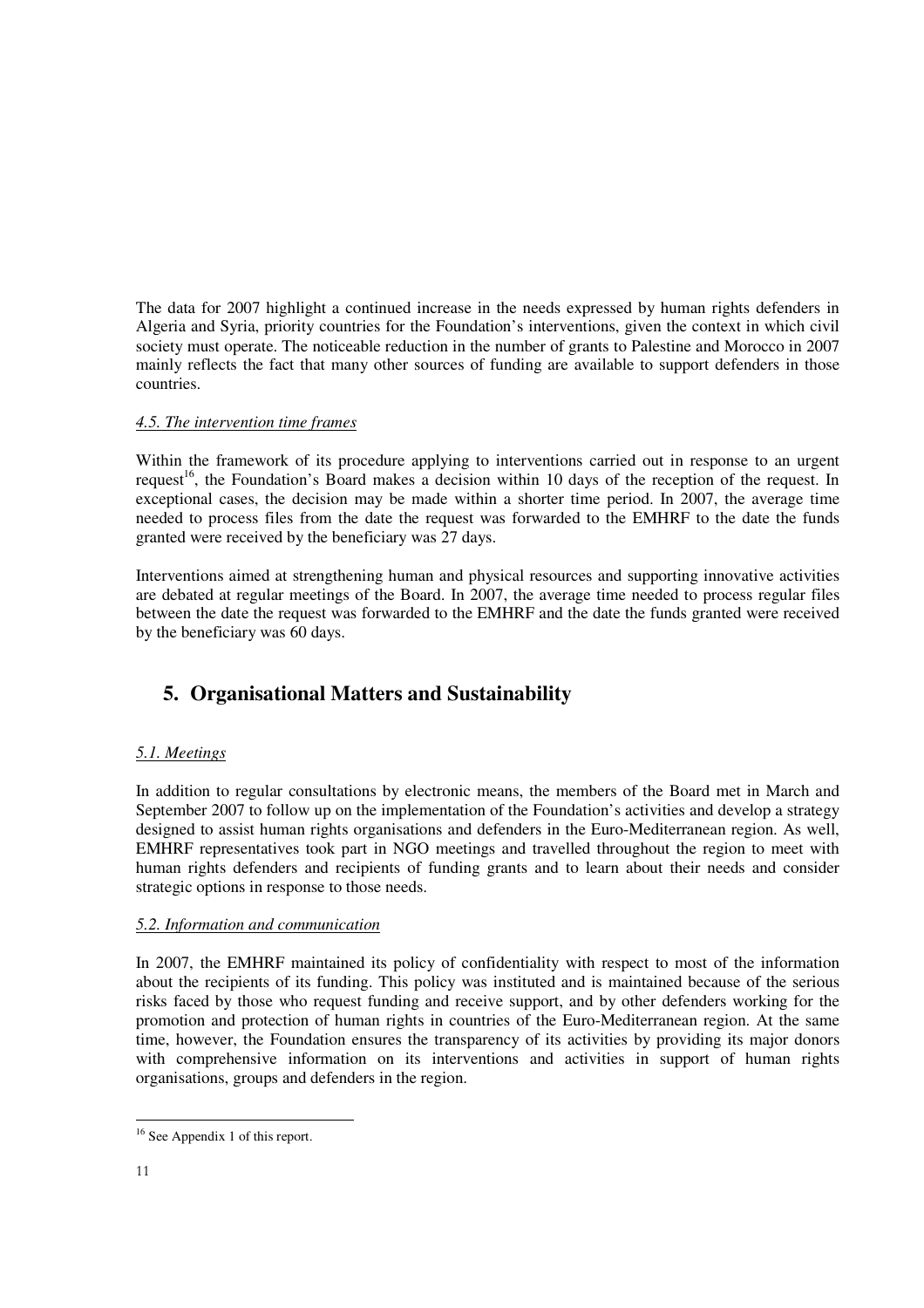The Foundation also regularly updated and expanded its website, which describes clearly the new guidelines governing the submission of urgent and regular funding requests<sup>17</sup> and sets out the deadlines for submitting applications, in the Foundation's three working languages (English, Arabic and French), thus making this information and these basic documents accessible to all: http://www.emhrf.org/.

A leaflet summarising the Foundation's interventions in support of human rights defenders as well as its funding guidelines is being finalised in English, Arabic and French.

#### *5.3. Fund-raising and outreach*

In 2007, the Euro-Mediterranean Foundation of Support to Human Rights Defenders enjoyed the trust of, and received generous contributions from, the Dutch Foreign Ministry, the Danish International Development Agency (DANIDA) and the Swedish International Development Cooperation Agency (SIDA), as well as a private Danish foundation.

In addition, the Board of the Foundation worked to define a fund-raising strategy, including membership in the European Foundation Centre  $(EFC)$ ,<sup>18</sup> an international association of foundations which, among other things, promotes information sharing and cooperation among European foundations and their counterparts elsewhere. The Foundation became an associate member of the EFC in 2007.

#### *5.4. Sustainability*

The sustainability of the EMHRF's actions is based on the following elements:

- Access to flexible, quick and localised interventions is essential and significantly strengthens the ability of human rights defenders to continue their work in the region.
- The EMHRF has direct access to the members of the Euro-Mediterranean Human Rights Network (EMHRN), and thus to a unique and highly qualified source of knowledge that makes it possible to quickly obtain the reliable and in-depth information it needs to carry out its activities, thus enhancing the quality and targeting of its interventions.
- The EMHRF focuses its action on a specific and well-circumscribed region, which allows it to develop a specific profile and be a leading player in its field of intervention.
- If needed, the EMHRF encourages the involvement and mobilisation of other national, regional and international agencies to provide long-term institutional support to human rights defenders.
- The EMHRF takes carefully calculated risks in extending modest funding to defenders at risk and to small emerging organisations, as well as in support of innovative activities.
- Thanks to its proximity to civil-society actors and organisations, the EMHRF is in a position to offer advice and act as an intermediary between defenders and international donors in those cases where a funding request is a clear candidate for support by another organisation.
- The EMHRF actively seeks to diversify and secure funding sources in pursuing its activities in support of human rights defenders in the region.
- Last but not least, the EMHRF treats the right and freedom of association as a focal element of its intervention strategy.

<sup>&</sup>lt;sup>17</sup> See Appendix 1 of this report.

<sup>&</sup>lt;sup>18</sup> An international association of foundations and corporate donors dedicated to creating an enabling legal and fiscal environment for foundations, documenting the foundation landscape, strengthening the infrastructure of the sector, and promoting collaboration, both among foundations and between foundations and other actors, in Europe and beyond.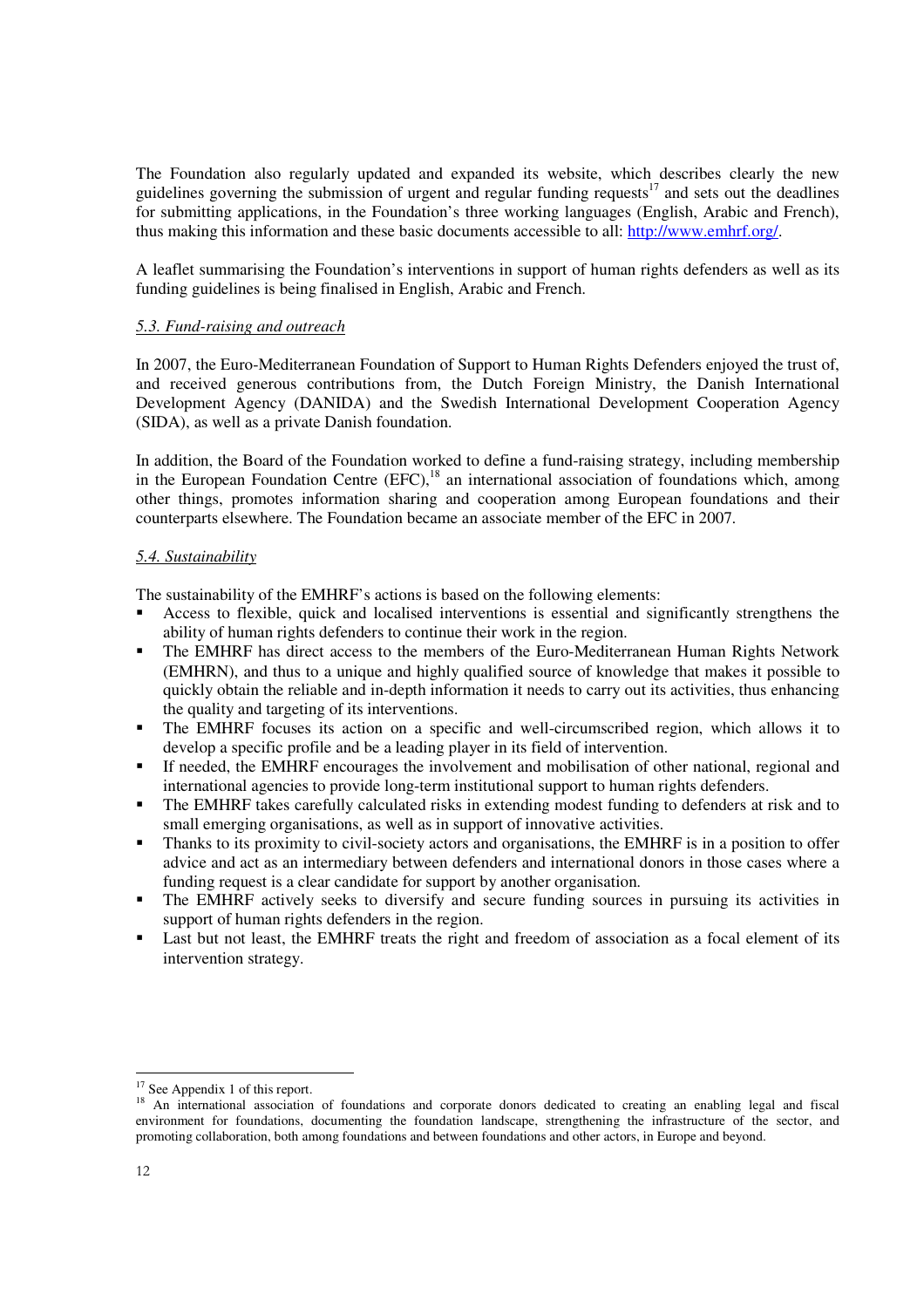#### *5.5. Internal governance*

The Board elected a new member, Madame Leila Rhiwi, a Moroccan national who is the Maghreb coordinator for the Women's Human Rights Programme at the United Nations Development Fund for Women (UNIFEM).

During 2007, the Foundation's Secretariat included the following staff members:

- Anne-Sophie Schaeffer (a graduate in international public law) was employed as a full-time project coordinator in Copenhagen.
- Poul Collemorten (a graduate in auditing and accountancy), who replaced Nels Lyngsø in March 2007, was employed as a part-time accountant in Copenhagen.
- Jens Juul Petersen (a university student in Islamic history and studies), who replaced Birgitte Søgaard Andersen in June 2007, was employed as a part-time assistant in Copenhagen.

In 2007, the Board also conducted an exploratory interview with a potential candidate for the position as EMHRF Executive Director.

The EMHRF developed interim solutions to support the work of the Secretariat, and in particular was able to draw on services provided by the Euro-Mediterranean Human Rights Network (EMHRN) in 2007:

- Organisational supervision services
- Computer services
- Administrative services

The audit of the Foundation was conducted by *Deloitte*, an independent firm in Copenhagen.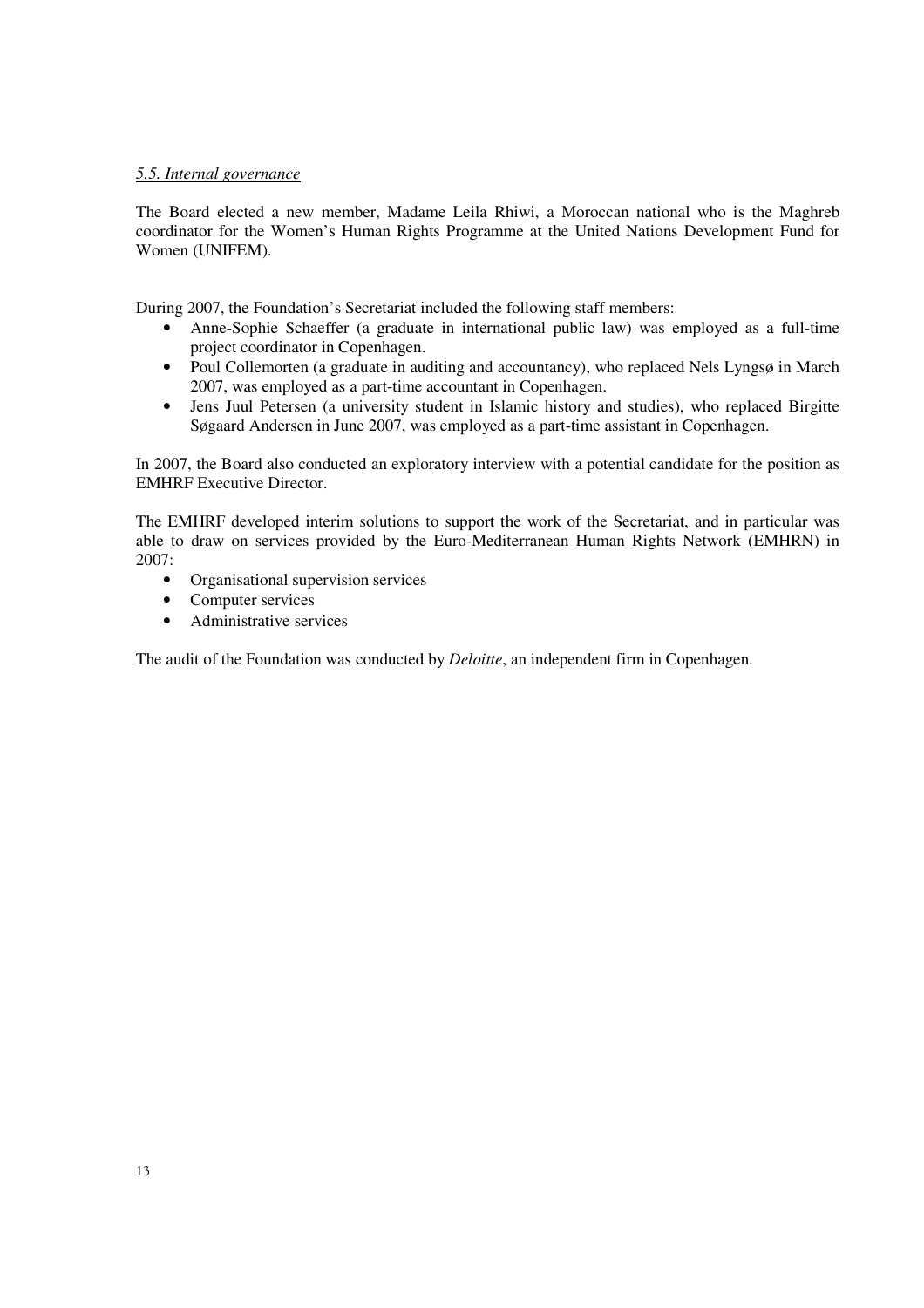#### **APPENDIX 1: Historical perspective on the Foundation's intervention criteria and new guidelines governing funding requests**

#### **1. Historical perspective on the Foundation's intervention criteria**

#### *a) Eligibility of human rights defenders*

The project targets human rights defenders, regardless of gender, who:

- actively promote and advocate the universally recognised rights and freedoms of third parties;
- act individually or as part of a group;
- use peaceful and non-violent means in their work.

The United Nations Declaration on Human Rights Defenders contains an enumeration of potential categories of human rights defenders: defenders of human rights in their individual capacity; members of human rights organisations; women's rights organisations; lawyers; journalists; judges; members of religious, ethnic and/or linguistic minorities; organisations working in the fields of civic education and youth; organisations working against different forms of discrimination; organisations combating violence committed against women; members of organisations working for the rights of children; organisations working for the rehabilitation of the victims of torture; activists fighting for penal and prison reform, as well for the abolition of capital punishment (or for moratoria suspending executions); militants against impunity and for truth and reconciliation (transitional justice); organisations fighting corruption and promoting good governance; activists focusing on the links between human rights and international trade; activists for free and fair elections; organisations advocating for migrants and refugees; organisations working for the integration of handicapped persons; trade unionists; writers; members of parliament; environmental activists; activists for development (fight against poverty, urban rehabilitation, rural integration projects, groups involved in income-generating activities, etc), as well as activists for health care and the fight against epidemics.

All of the individuals, groups or entities who are or may be the targets of violations of their fundamental rights as defined in regional and international human rights instruments, are eligible for financial assistance within this project without any prerequisites other than the purpose and autonomous nature of their activities.<sup>19</sup>

#### *b) Areas of intervention of human rights defenders*

In the context of all human rights and fundamental freedoms, human rights defenders are identified on the basis of their commitment to **improving the protection of all civil, political, economic, social and cultural rights** as defined in, among others, the following regional and international legal instruments:

• UN legal instruments pertaining to human rights, including: the Universal Declaration of Human Rights; the international covenants on civil and political rights and on economic, social and cultural rights; the conventions providing for monitoring mechanisms (torture, racial discrimination, discrimination against women, the rights of the child); and the conventions and standards of the International Labour Organization;

<sup>&</sup>lt;sup>19</sup> Under current European legislation, however, no minor may receive directly any financial assistance granted as part of this project.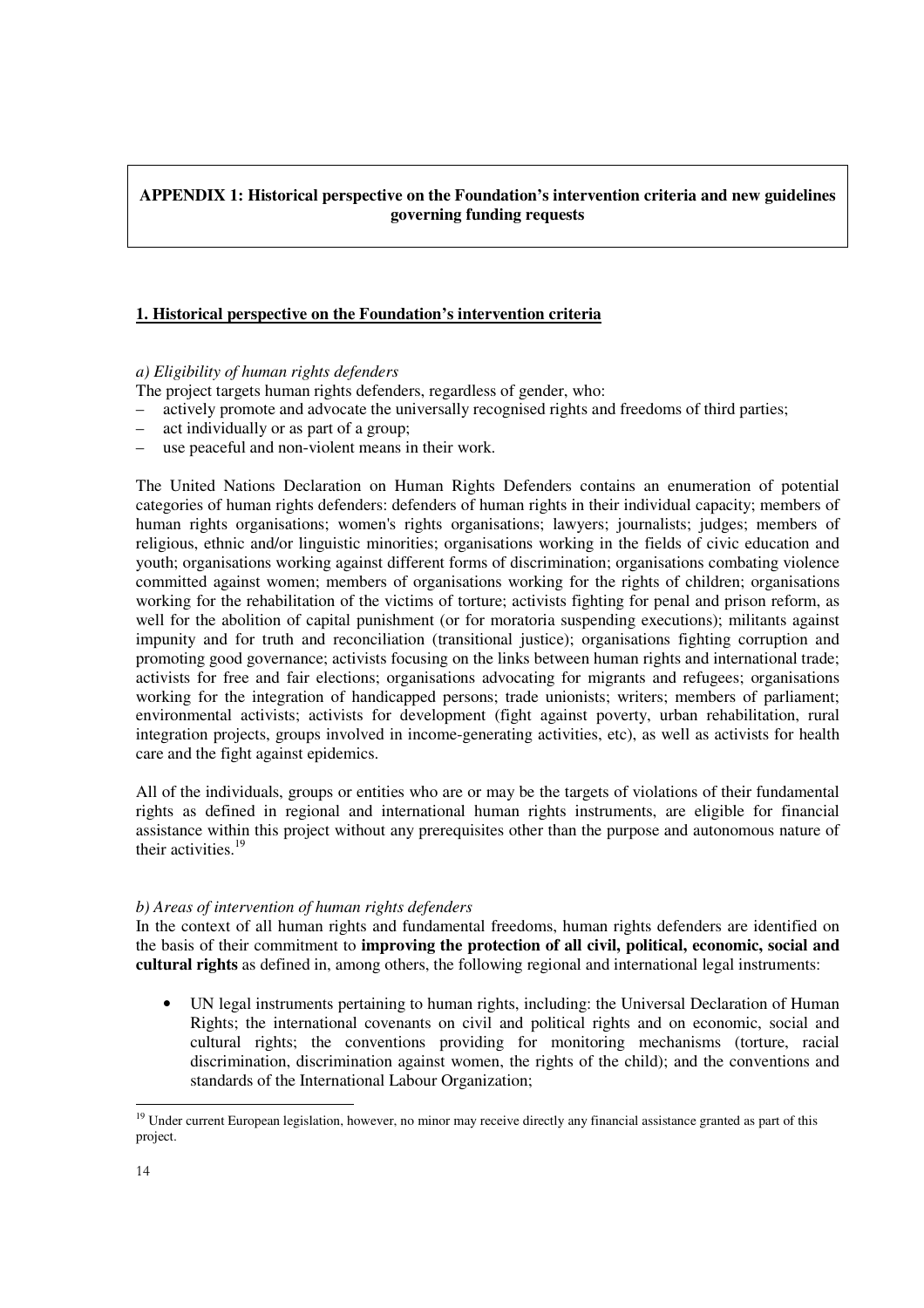- Special procedures and non-treaty mechanisms of the United Nations;
- The Declaration on Human Rights Defenders;
- The UN resolution establishing the mandate of the Special Representative of the Secretary General on human rights defenders;
- The EU guidelines on human rights defenders;
- The association agreements between the EU and the countries of the southern and eastern Mediterranean, as well as the provisions of national action plans under the European Neighborhood Policy.

#### *c) Geographic scope of intervention of human rights defenders*

The project is aimed at defenders who pursue human rights activities in the following countries: Morocco, Algeria, Tunisia, Libya, Egypt, Lebanon, Jordan, Syria, Palestine and Israel. Special attention is devoted to **the countries of the region where the needs are especially critical because of the regional context (Syria, Algeria, Tunisia and Egypt)**.

Projects with positive spill-over effects outside the region (in Europe and the Persian Gulf) may receive funding if it is shown that they have a positive impact on the situation of human rights defenders in the region.

#### **2. Procedures governing urgent funding requests**

*Applicants seeking an emergency intervention by the Foundation in support of their activities must submit a written request in Arabic, English or French that meets the guidelines published on the Foundation's website.* 

#### **The guidelines governing emergency interventions are as follows:**

These guidelines are streamlined in order to facilitate quick processing of funding requests.

#### *1. Urgent funding requests*

- Provide a brief description of the activities for which emergency assistance is requested and of the expected outcomes.
- Describe the threats against the defender(s) or against the pursuit of his/her/their activities, and the urgent nature of the situation.
- Provide a budget for the activity in question, accompanied by explanatory notes.
- Indicate whether the request has been submitted to, and is being considered by, other potential donors. If so, provide the name of the donor and the amount requested, and advise the Foundation of the outcome of that request, be it positive or negative.

#### *2. Political, legal and financial profile of the applicant*

- Give a brief description of past and ongoing activities, and of the funding received to implement these activities.
- Provide the names of human rights organisations acting as partners in your activities.
- Provide the names and coordinates of two references or partners who should be contacted to support or endorse your request.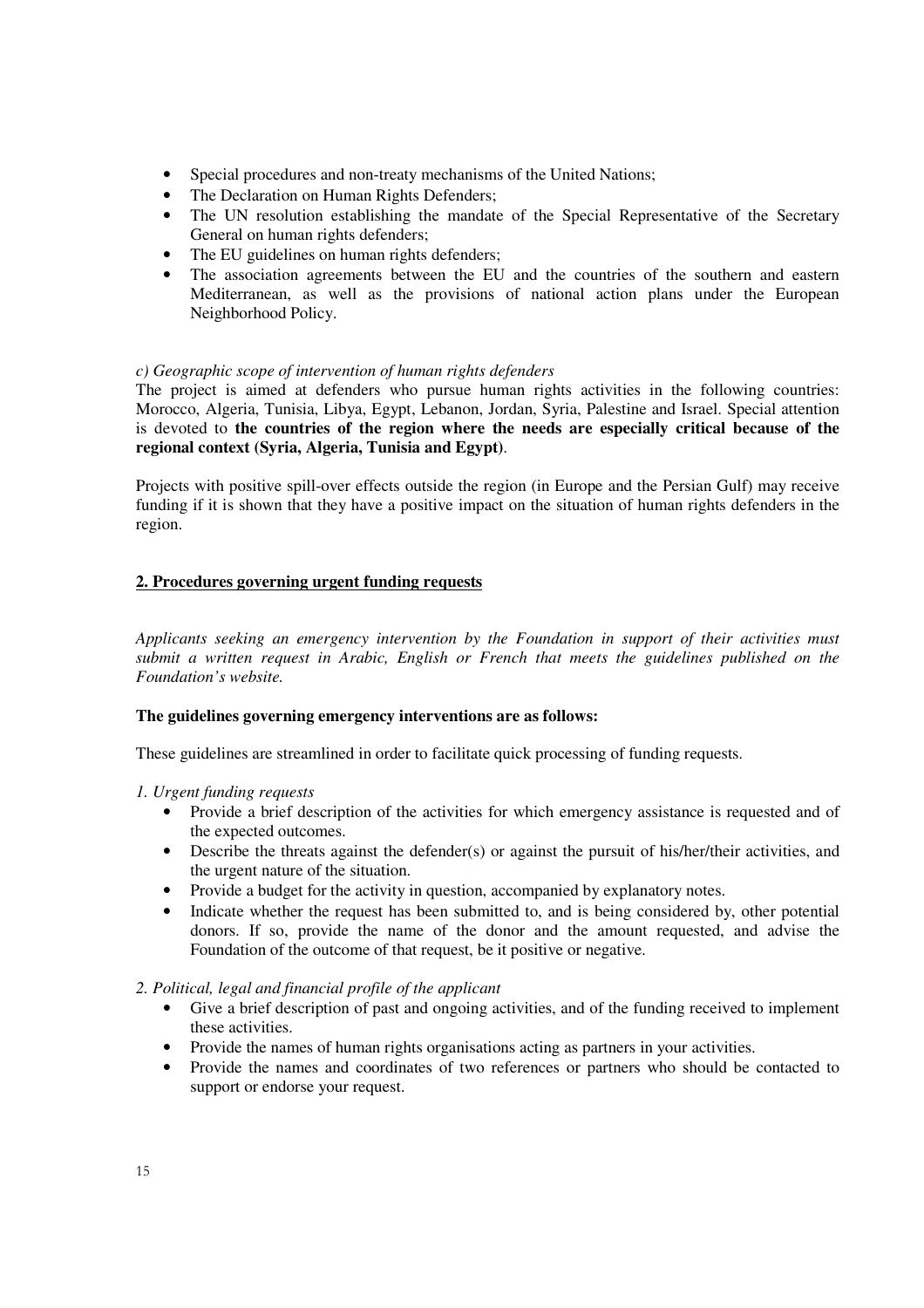The EMHRF Secretariat is responsible for assessing funding requests on the basis of the guidelines. The Secretariat is in regular contact with defenders in order to obtain all the information required to process funding applications. All requests for emergency funding are treated on a priority basis by the Secretariat.

#### **Emergency interventions follow a specific consultative process:**

- Requests for emergency funding are considered when applicants can show that an intervention by the EMHRF will help to counter threats against their lives and/or those of members of their family, or against the pursuit of their activities.
- The amount of funding requested may not exceed  $\epsilon$  5,000.
- The request is such that it cannot be supported on emergency basis by another national, regional or international organisation.
- The EMHRF Board members are consulted through a secure forum, by e-mail or teleconference, and render their decision within a maximum of 10 days after the reception of the request. In exceptional cases – essentially situations involving threats against the health or safety of the applicant – the decision may be made within a shorter time period.
- All requests, including those which are denied, receive a written reply. Even when an application is denied, the EMHRF Secretariat may follow up if it can be determined that another organisation is in a position to support the applicant's request. To provide effective support to human rights defenders, the Foundation will, if needed, attempt to direct them to national, regional or international organisations that have programmes geared to protecting their safety, launching urgent appeals, providing political support and legal defence, intervening with intergovernmental mechanisms, launching public campaigns and providing physical and psychological rehabilitation services.

#### **3. Procedures governing ordinary funding requests**

*Applicants seeking an ordinary intervention by the Foundation in support of their activities must submit a written request in Arabic, English or French that meets the guidelines published on the Foundation's website.* 

#### **The guidelines governing ordinary interventions are as follows:**

#### *1. Introduction*

- Indicate the amount of the funding requested. Submit a budget or provide explanations about the costs of the project or the needs that are to be funded.
- Explain the urgent nature of the situation, if any, and indicate the duration of the period for which support is requested.

#### *2. Political and legal profile of the applicant*

- Provide a brief profile of the individual, organization or entity making the request.
- Describe briefly the origins and establishment of the organisation (registration).
- Describe briefly the composition and structure of the organisation.
- Provide a brief summary of past activities.

#### *3. Financial profile of the applicant*

- Provide data on total revenues and expenditures in the previous year. If possible, include a copy of your latest annual report.
- Include a complete list of past and current donors.